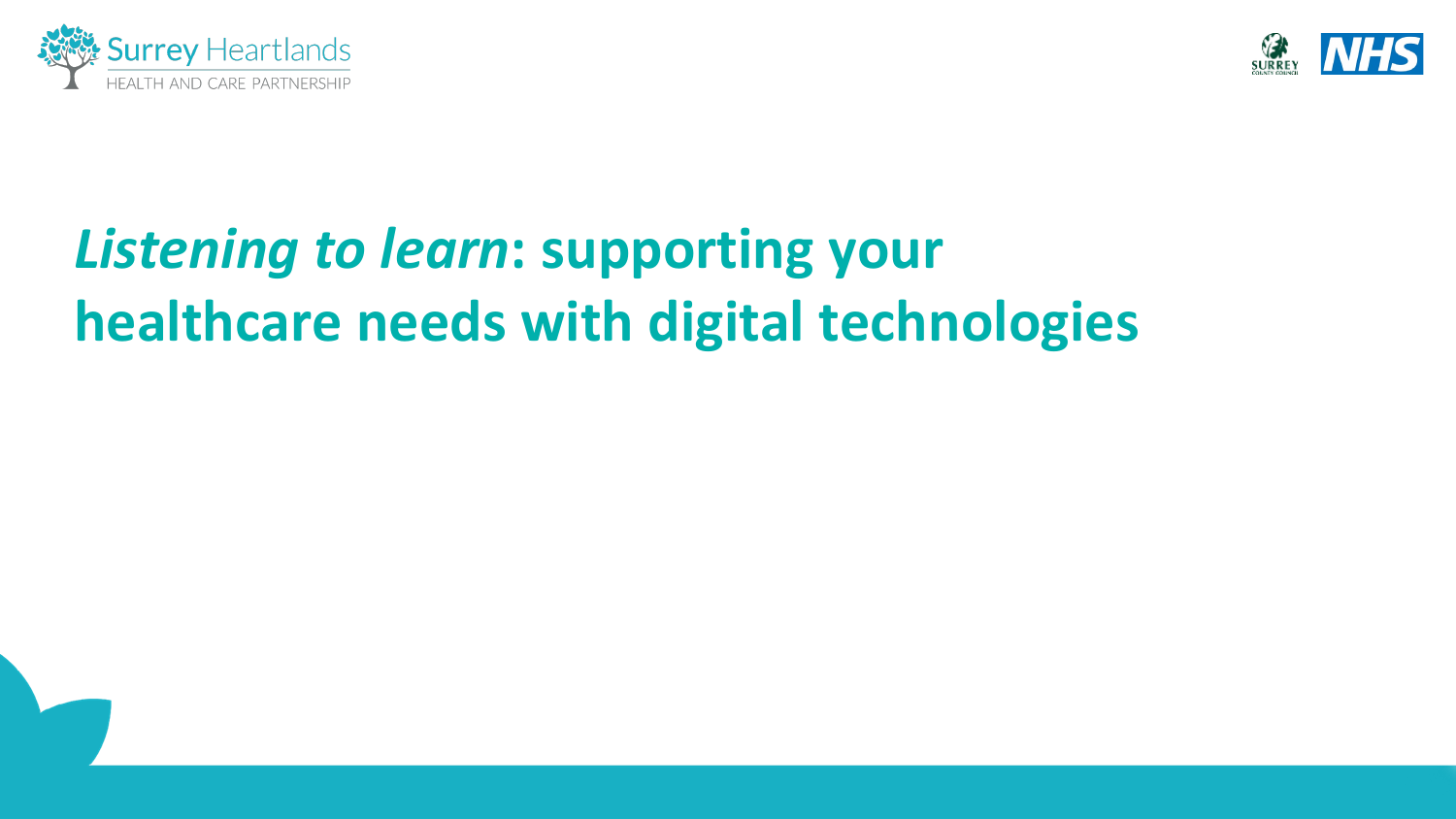



#### **Better connecting you to the services you need**

It should be easy to talk to your health professionals about your care needs, look at your medical records, or make or change an appointment.

And everyone wants to cut waiting times, reduce bureaucracy and avoid duplication.

# Patients should have more choice in how they access their healthcare.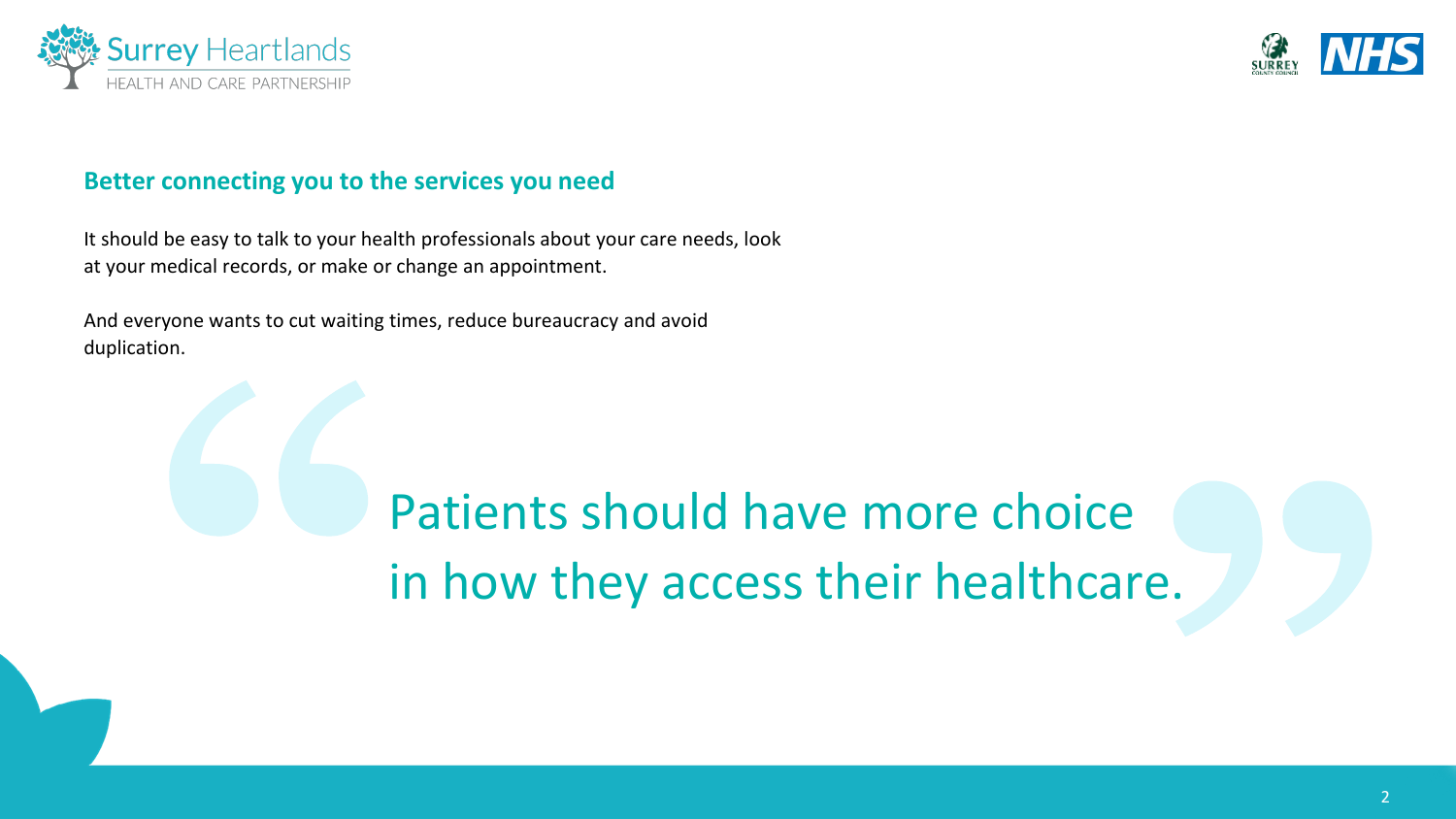

### **Working together to improve your healthcare.**

We all want to manage our health better and get good quality care when we need it. But that's not always easy. If you're recently diagnosed or have a long term health condition, navigating the NHS can be time consuming and stressful. Many clinicians in different locations may be involved in planning your care and it can be very frustrating having to re-tell your condition. We all lead busy lives and no one wants to wait for their test results, travel across town for an appointment, or have a long wait just to make or change an appointment.

We believe that digital technologies and ways of working can make it easier for people to get the care they need, when they need it. They can complement existing methods of delivering care, such as face to face appointments, helping both the patient and their clinicians.

A patient might choose to email a picture of a pressure sore to their clinician rather than travel to a clinic. Or they might choose to check their test results on line at a time convenient to them, rather than having to call their surgery. Your GP can quickly book your appointment online with the local hospital or arrange a virtual consultation, rather than having to write letters. All of these ways of working can help people lead healthier lives.

As people's health needs are changing, we are developing new ways to support our patients.

.

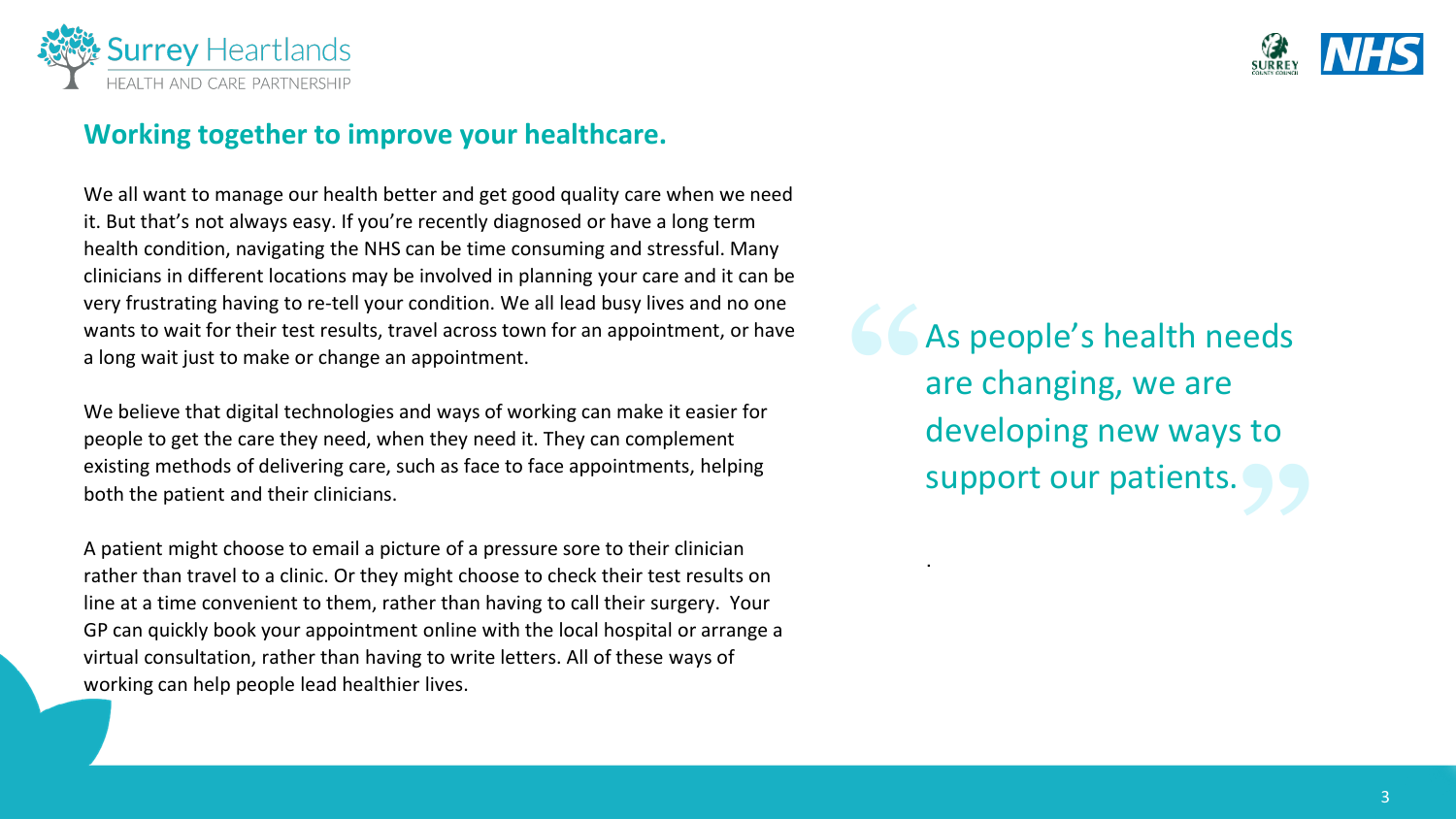

#### **Listening to your views**

We've launched a project – the Digital Navigator to look at ways in which digital technologies might better support patients.

In the first stage – the Discovery Phase – we are talking to patients, clinicians and the wider public to truly understand how digital technologies might support your health needs. And then we'll design and test a system around what we've heard.

We are building care around your needs. Help us shape the care you and your families receive.

> The Digital Navigator is being led by clinicians who want to provide a better service for all their patients.

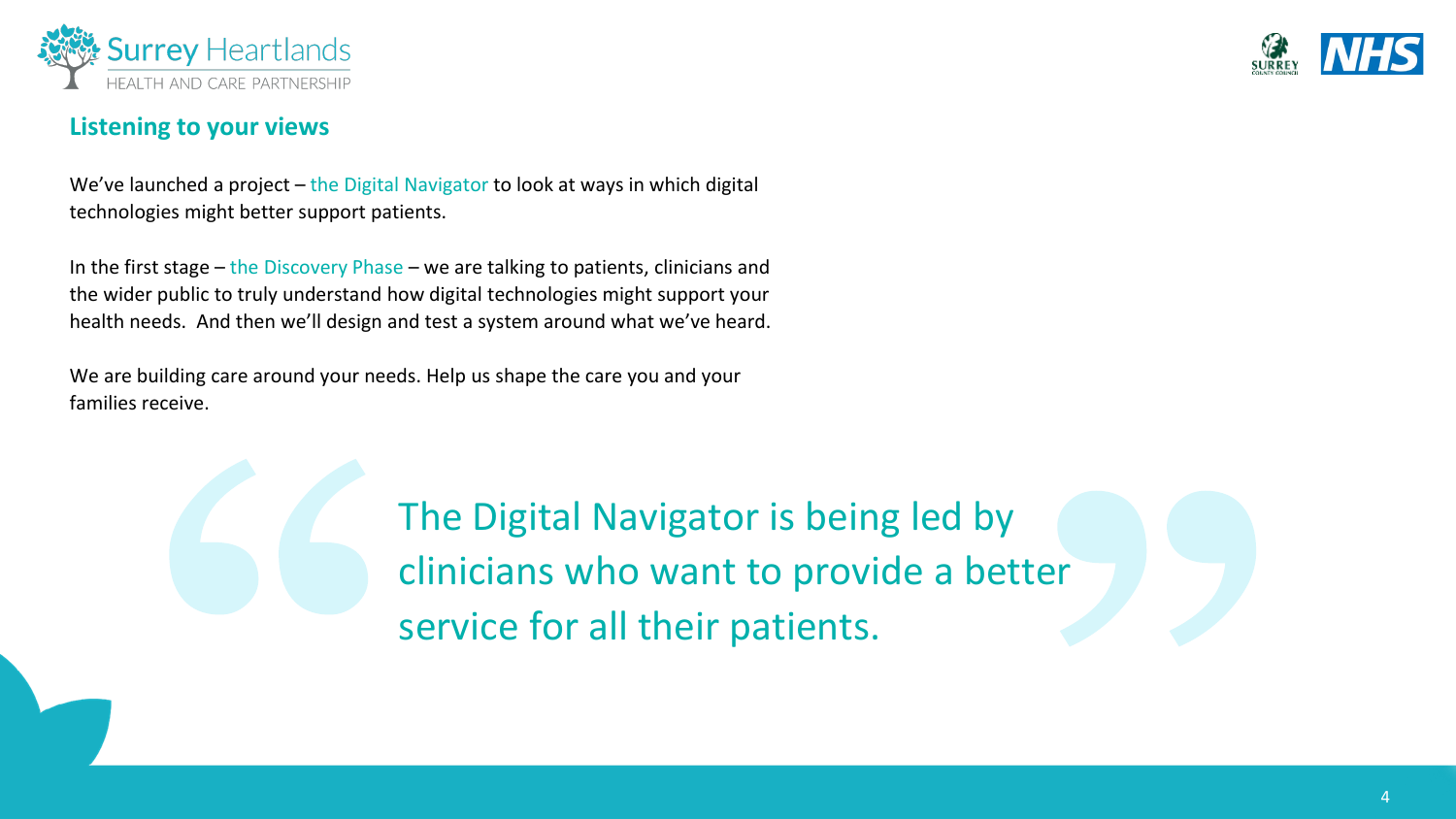



## We want to understand how technology can improve your care.

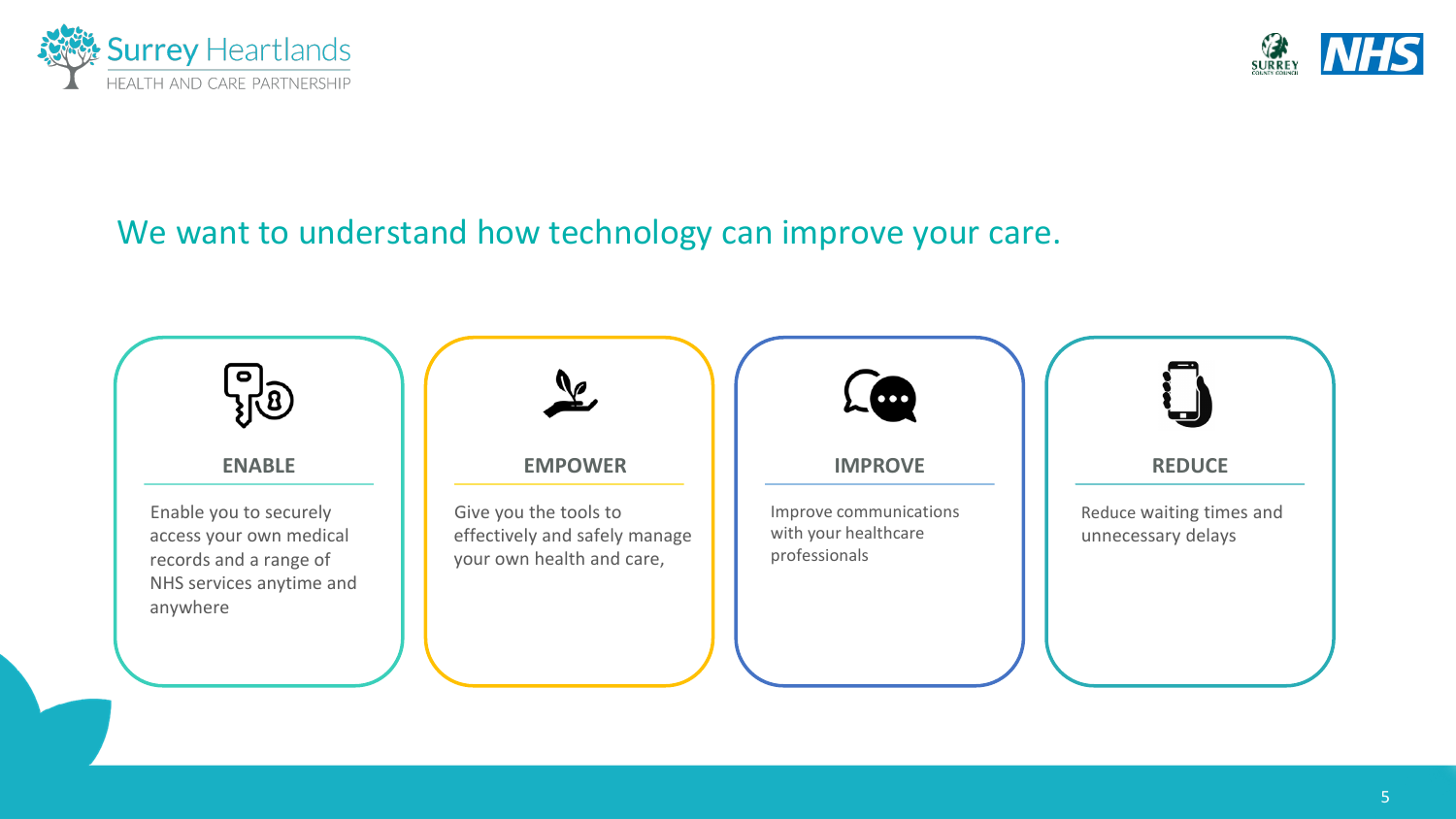

### **What have we heard already?**

Here are some of the things that we have learnt already.

- **Making life easier.** Digital technologies can help clinicians provide care in ways that are more convenient to the patient. For example, you might have an online consultation from home, rather than having to travel to a hospital.
- **Say it once.** Some patients do not like giving their health history on many different occasions. They should only have to do so just once.
- **Better managing your own care.** Patients with multiple health conditions want to more easily manage their care especially when many different healthcare professionals are involved.
- **Helping the NHS.** Digital technologies can help all of the NHS be more efficient, improving the health of all and making better use of resources.

We've also heard about some of the concerns people have.

- **Choice –** people should still have a face to face consultation if they request it.
- **Security and safety** patients will want to be confident that their information is safe and secure, visible only to the people who need to see it.
- **Support** Patients may need help to understand their medical records – such as test results – and what it means to them
- **Access** digital services should be easy to use, for everyone. But some groups such as deaf people, people living with dementia, those for whom English is not their first language can find it especially hard to access health care services online.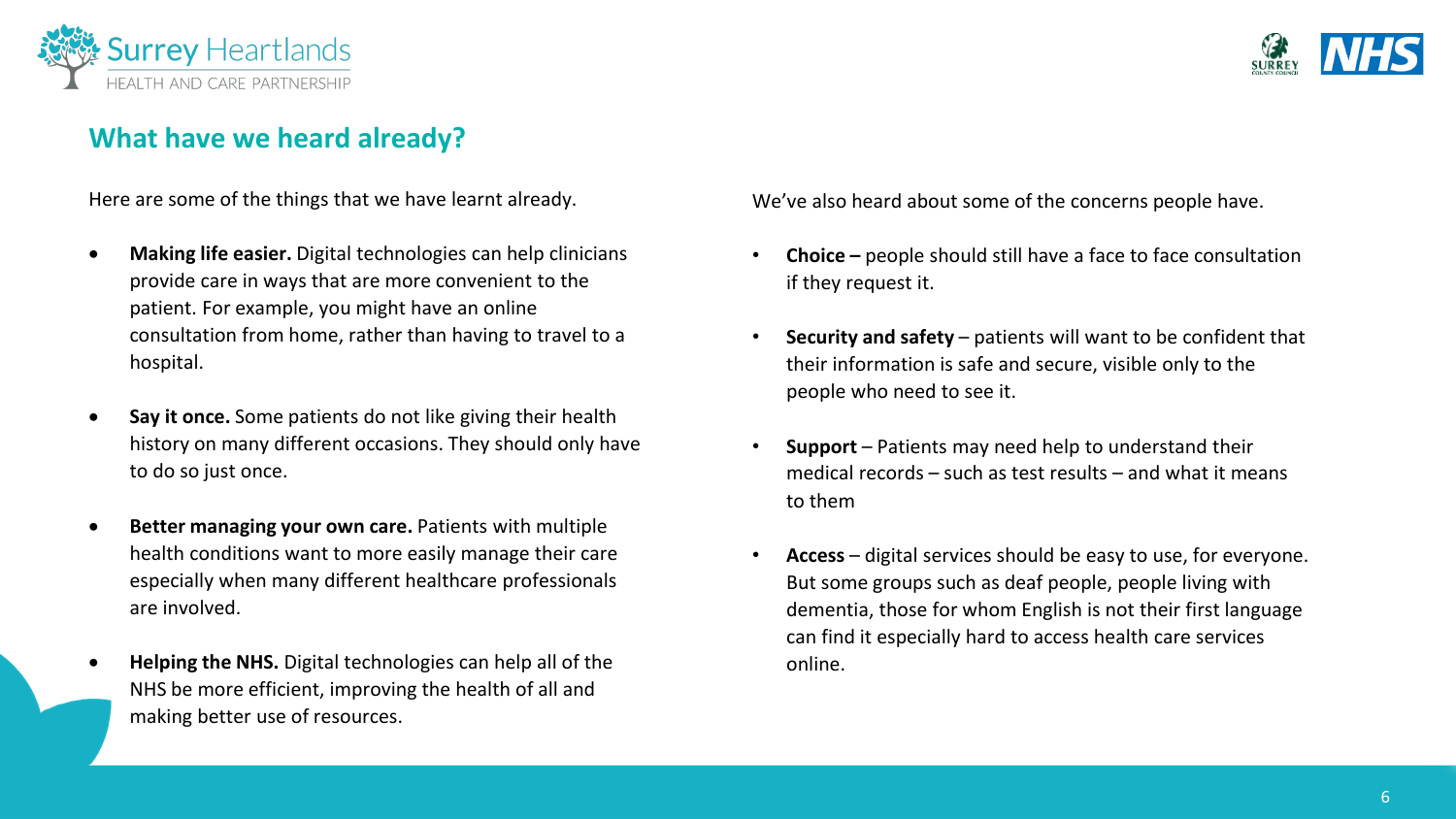



## **Listening to learn**

We want to hear about how you can be better connected to your local NHS. We're speaking to community and health groups to truly understand your views on how technology might support your care. In this way we can design a service that works for you and helps you get the care you need. Here are some of the questions we have:

- What sort of tasks would you like to undertake online? E.g making an appointment, having a consultation, checking your records or test results, talking to your clinician?
- What would encourage you to use a digital service? E.g. confidence that it is secure and safe, easy sign up, prompt response etc. What additional support might you need?
- How can we support people who do not have access to digital technologies or are not comfortable using them?

We particularly want to hear from under-represented groups and from people who do not normally use digital technologies.

We're organising a series of meetings with community and patients groups across Surrey throughout July and hope you can get involved.

As we build new ways of working together, patients can be confident that their views are heard.